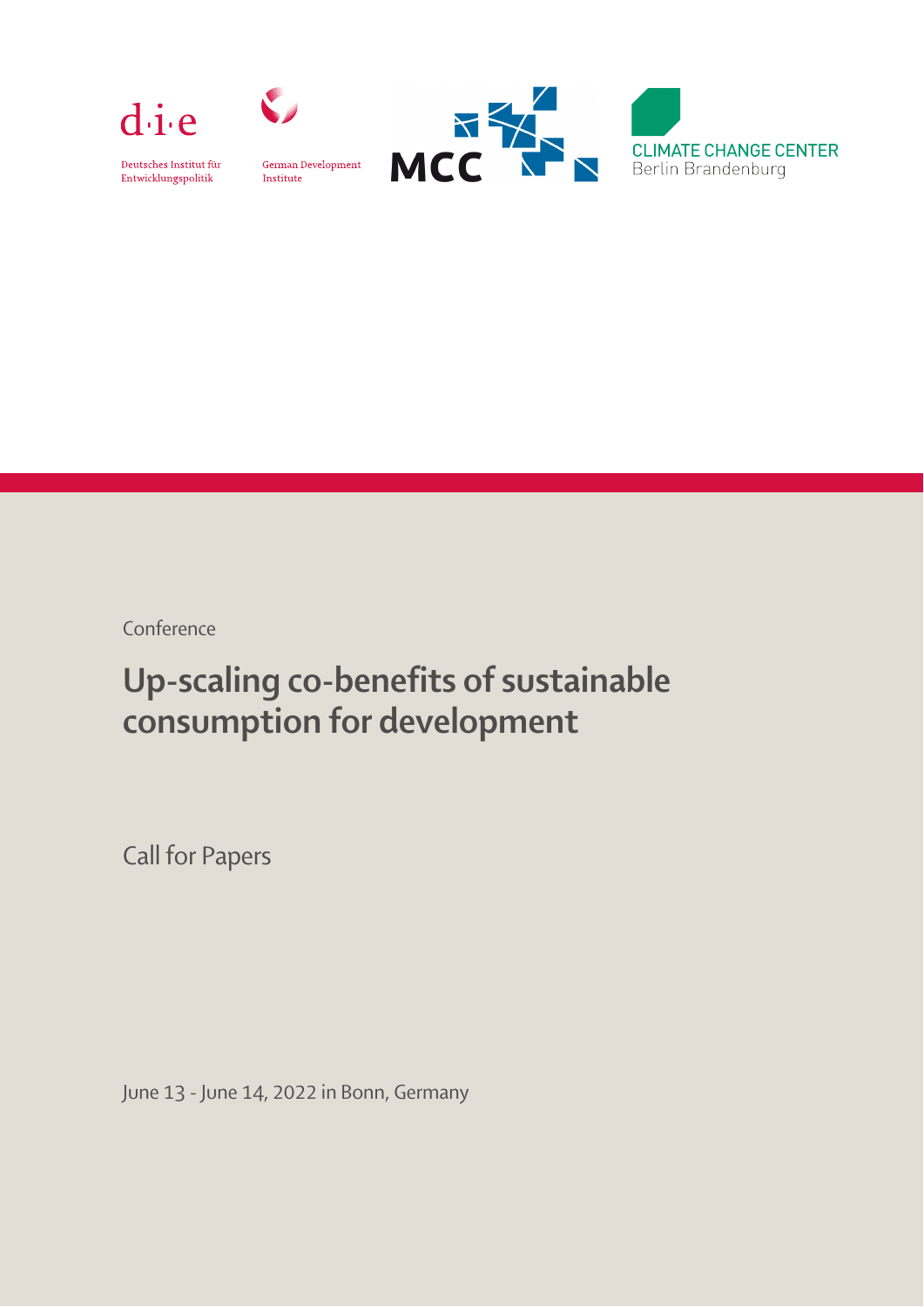## *Conference*

#### **Up-scaling co-benefits of sustainable consumption for development**

### **CONCEPT NOTE**

 in rich countries. In contrast, in developing countries the consuming middle classes are just emerging, mostly in cities, and concerns about the environmental footprint of consumption are only slowly entering the policy agenda. Given the unprecedented fast expansion of of middle classes with sustainable consumption here as well, avoiding emulation of unsustainable patterns of the past. Environmentally sustainable consumption is now high on the agenda of researchers and policymakers increased spending capacity especially in emerging economies, however, it is crucial to encourage

j Sustainable consumption is de facto already practiced in various contexts in low and middle income countries, for instance when it comes to energy saving, shared mobility, decentral digital markets, (informal) repair and recycling services or innovative plastic re-use start-ups. Yet, such pratices are often realized in settings of poverty, precarious working conditions and enviornmental hazards.

Ĭ. j The challenge is thus to chart a pathway to sustainable consumption that is aligned with the economic aspirations of growing urbanizing middle classes, and at the same time creates economic benefits in terms of viable business innovations, decent work and good health conditions. Put differently: To unlleash a virtuous cycle in which sustainable consumption and production reinforce each other and improve well-being.

What is still missing: Research that systematically gathers empirical evidence on sustainable consumption choices in low and middle income countries and that identifies future potentials and policy packages that can foster resource-saving sustainable consumption in a way that is compatible with local economic and development objectives.

This conference will address this gap. It focuses on *individual consumers and households* and their role in economic demand-creation in the formal and informal economies (rather than businesses or public entities as consumers), connecting to the global debate on sustainable lifestyles. We invite both qualitative and quantitative contributions from economics, development studies and marketing/behavioural sciences that focus on the following topics:

- $\overline{a}$  $\overline{a}$ a) identifying direct and indirect economic co-benefits of environmentally sustainable consumption, the adoption of novel (low-carbon) technologies, and their limitations . Direct economic co-benefits may include business development and employment; indirect cobenefits may include individual savings/freed income and economy-wide avoided costs (e.g. on health). Limitations may include affordability and availability of environmentally sustainable choices as well as links to producers' economies of scale;
- .<br>. Ĭ. b) Identifying non-economic co-benefits of sustainable consumption, specifically those improving wellbeing, decent standards of living, and access to services for all (such as access to health, education; provision of shelter, clean water, sanitation; social cohesion, etc.), in particular also in the context of human settlements;
- $\overline{a}$ c) scrutinizing success factors and policy packages for scaling-up sustainable consumption initiatives with economic co-benefits in low and middle income countries, e.g. start-up success & up-grading of eg sharing initiatives, plastic reuse, market push & pull in green technology diffusion, policy support for social norm & habit creation, acceptance of policy mixes aimed at sustainable consumption;
- d) investigating policies, action, and business models that relate sustainable consumption to sustainable production in the developing country context. Specifically, the role of emerging online shopping patterns and its impact on economic and social benefits and environmental